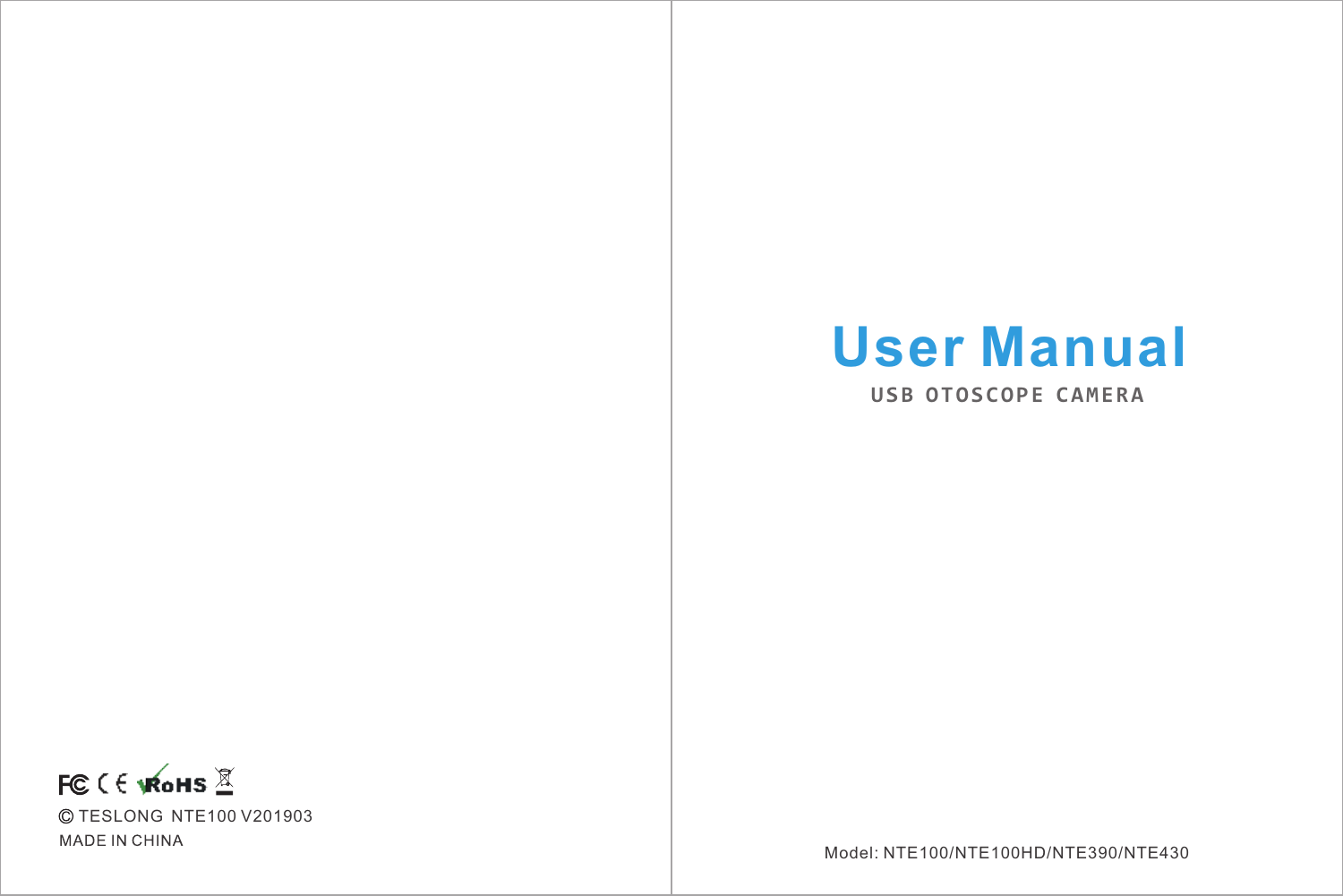### **Contents**

#### Description

This USB otoscope camera is a portable, handheld video camera with short focal length, it's compatible with Android phone, tablet, PC and Mac.

The high resolution camera provides great video quality, there are 6 adjustable LED lights on the tip of the camera which makes the light path and increase the visual field of view,It can be used to diagnose outer and middle era pathologies.



Keep the device out of the reach of unsupervised infants and children.

## Start to use

| USB For PC | Type-C For<br>Smartphone | Micro USB For<br>Smartphone | Adjusting LED lights |  |
|------------|--------------------------|-----------------------------|----------------------|--|
| m Co       |                          |                             | LED+<br>LED<br>-     |  |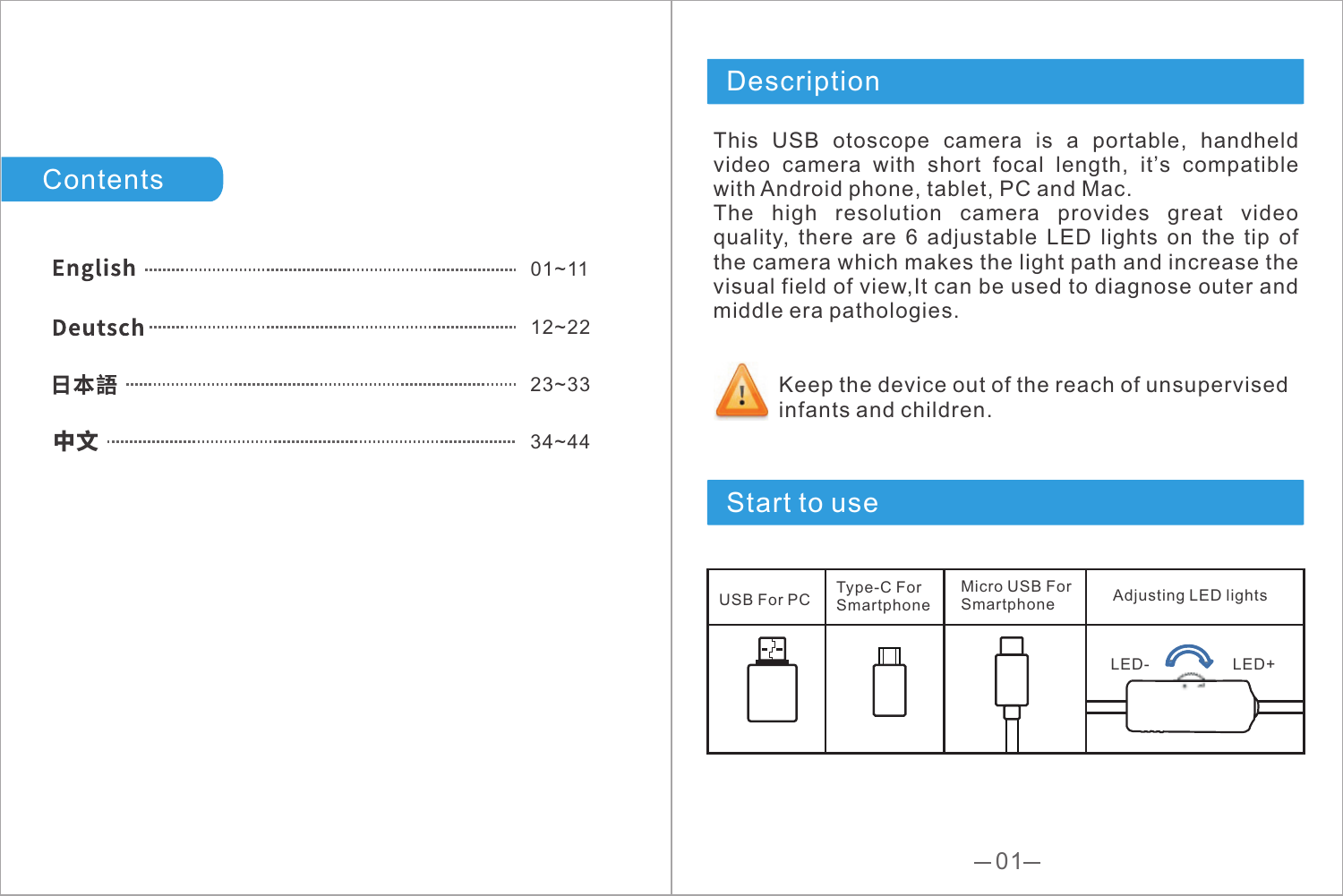

1. Install the suitable software for your device. 2.Plug the camera to your PC or Phone.

- 3.Open the installed software. 4.Select an adapter suits the size of your
- ear and put it on the tip of the camera.
- 5.Put the camera close to your ear to diagnose.

## Accessories

2 adapters with different sizes:



Select an adapter for your use , put it onto the head of the camera . Please notice that when you use it as an otoscope , it should only be used to examine ear when an adapter is fitted.

Clean the surface of the device with 75 % alcohol solution before contacting skin.Disinfect the adapters with saturated steam for 1 0 minutes at 134 ℃

## Software Functions

Please install suitable APP for your devices.

 $--$ Windows $--$ 

You can choose any of the following methods.

Only for Windows 10: Plug the USB otoscope to your computer.

Search for application named "Camera" in the start menu and run it, click on the switch icon if you have more than one camera on your PC.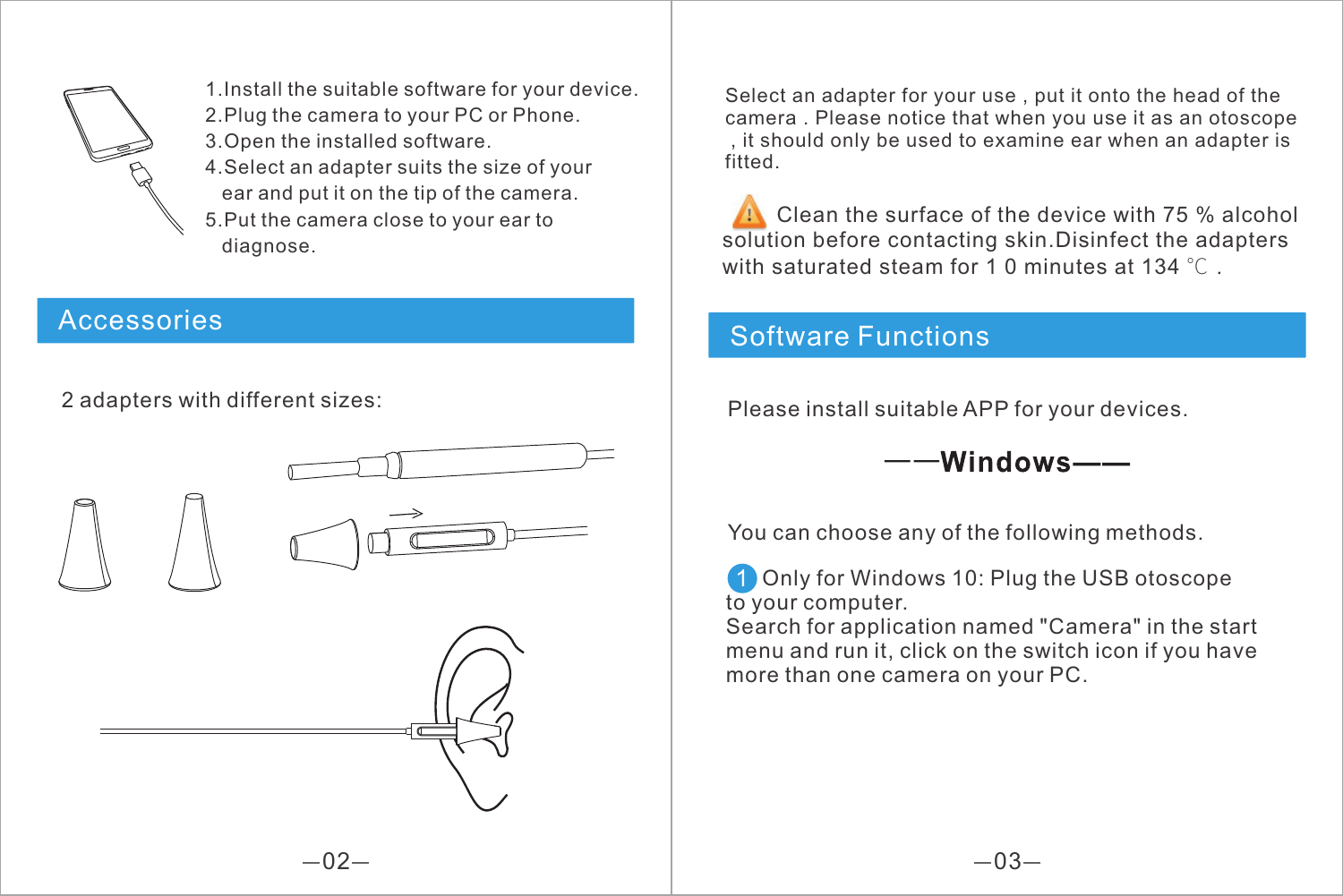Plug the USB otoscope to your computer.





2 Download and install "Endoscope Camera". Plug the USB otoscope to your computer.Enter setting and select camera in the "Device list". Then you can see the video stream in the "Preview Area".

You can only run one camera application when using the camera.





Software for PC users Download: http://gto.so/nte.zip

**WARE Please select "Trust this application" if you see warnings from your Antivirus software, your software** is guaranteed to be safe. Please select "Trust this application" if you see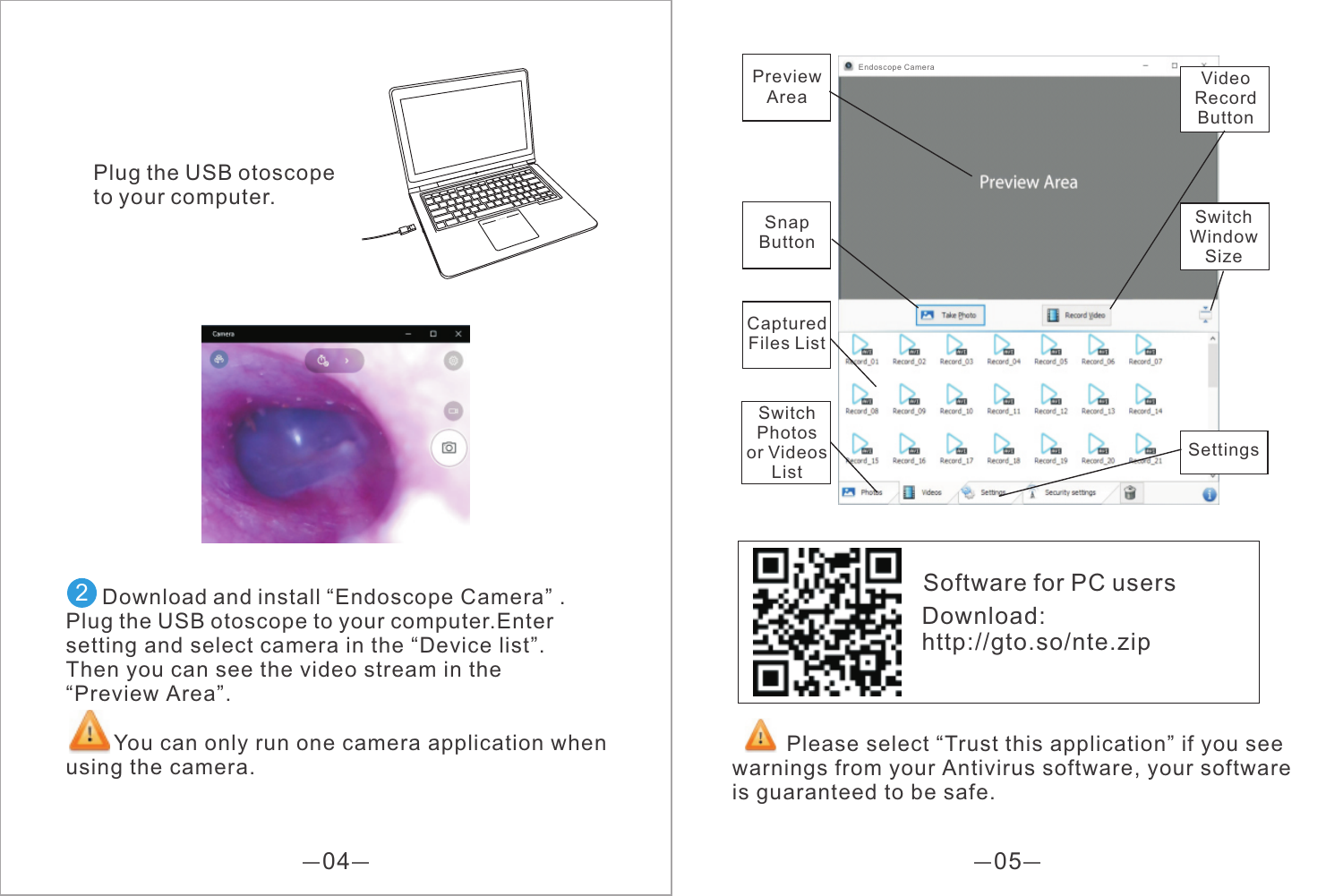

Please make sure to select the right device name in the menu. Download:http://gto.so/amcap.zip

Plug the USB otoscope to your computer.

**Step 1:** Click "Devices" in the menu, choose"Teslong Camera"/"USB 2.0 PC Camera".



**Step 2:** Click "Options" in the menu, choose "Preview".





For Android devices(Android 4.4+): Please confirm your Android Device has the function of OTG and UVC. You can install a free app "USB OTG Checker"which provides a simple method to check.

Please download the App **" Endoscope Camera"** from the Google Play Store , and Connect the camera to your android phone . After you open the App , select the device type : USB Endoscope . Then you can see the video stream in the" Preview Area".

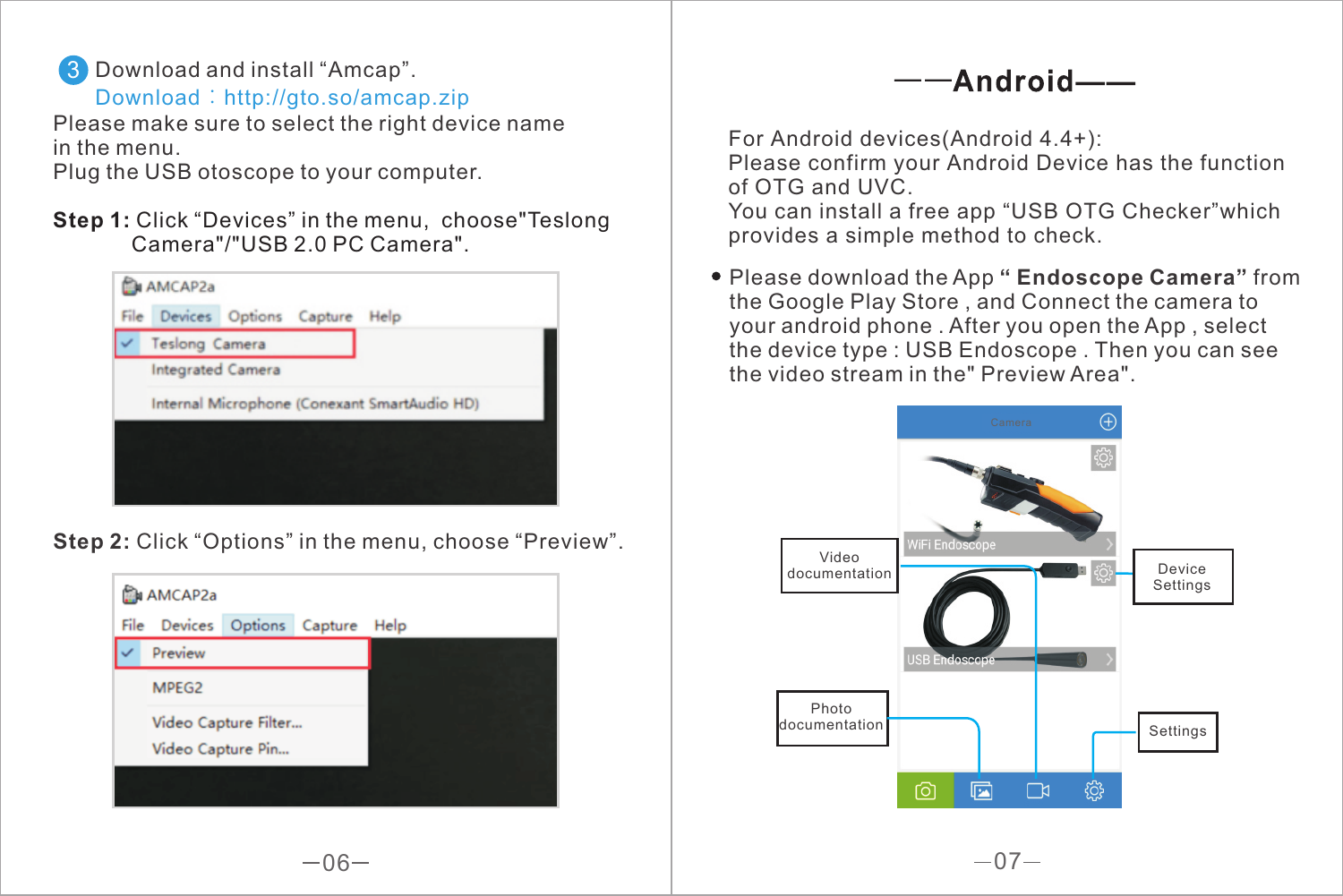**Device Setting:**You can change the resolution of the camera in this tab.

**Photo documentation:**Click this button to view photos.

**Video documentation:**Click this button to view recorded videos.

**Setting:**You can set the language, wireless networks, feedback problems here.

**Tap on and hold the photo in the album to delete or share it**



You also can download "Endoscope HD Camera" or "Camerafi" from Google play store. If Endoscope Camera APP cannot compatible with your phone.



**Take Photo Button :** Click this button to take a photo

**Record Video Button :** Click this button take a photo to st rt recording video , click it again to stop recording Video.

**Rotate button :** Click this button to rotate the image